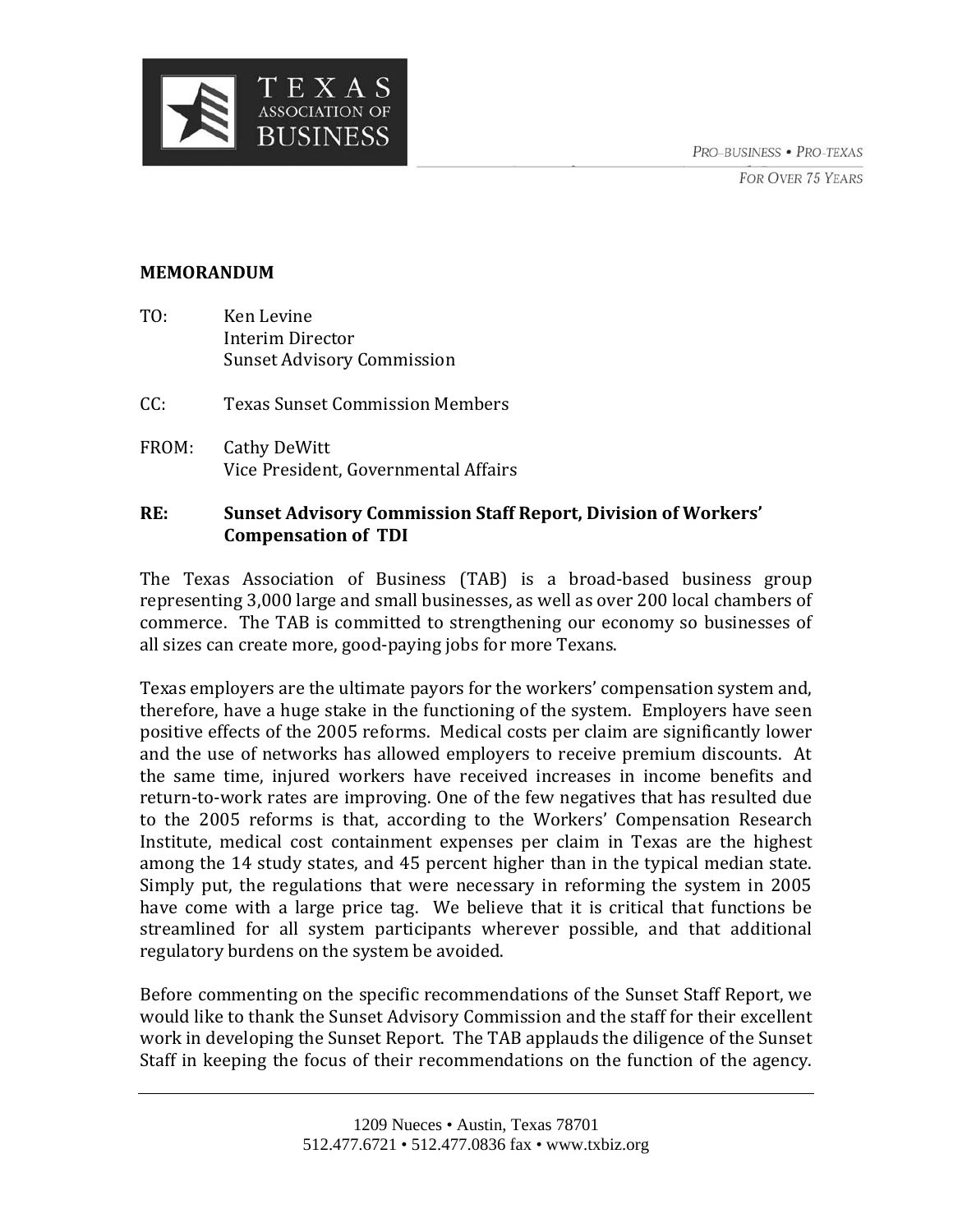While we do not agree with all of the recommendations of the report, we do believe that the issues discussed are all issues for the Sunset Commission to consider.

First and foremost, we agree that Texas has a continuing need for the Division of Workers' Compensation. However, several issues exist that concern TAB and its membership.

# **ISSUE 1**

# **The Division's Complicated Dispute Resolution Process Often Fails to Provide a Quicker, More Accessible Alternative to the Courts.**

### *1.1 Require parties* **to a** *dispute* **to** *prove preparedness* **as a** *prerequisite* **to a** *Benefit Review Conference. OPPOSE.*

To reduce Benefit Review Conference (BRC) cancellations, TAB believes that any granted hearing request should count against the canceller's entitlement to a maximum of two BRCs. The goal should be to streamline these processes. The recommendation to create a Division‐approved system for rescheduling involves additional paperwork, more regulatory burdens and increased administrative costs without improving the process.

# *1.4 Streamline the process for resolving nonnetwork medical disputes, by removing SOAH'S Involvement in conducting Contested Case Hearings. OPPOSE.*

SOAH has more expertise than the Division in dealing with sophisticated medical fee disputes. SOAH hearings provide parties with adequate due process and an opportunity to be heard in cases where the standard on judicial review is substantial evidence. DWC has no procedural rules governing how medical contested case hearings would take place at DWC field offices. The parties must be allowed to develop a meaningful record in these types of cases and there is doubt that a record could be established through a DWC field office.

# **Issue 2**

*The Division's Medical Quality Review Process Needs Improvement to Ensure Thorough and Fair Oversight of Workers' Compensation Medical Care.*

### **2.1** *Require Division staff, rather than the Medical Advisor, to manage and oversee the medical quality review process. DISAGREE*

TAB questions the use of Division staff that does not have the medical expertise and qualifications to manage and oversee the medical quality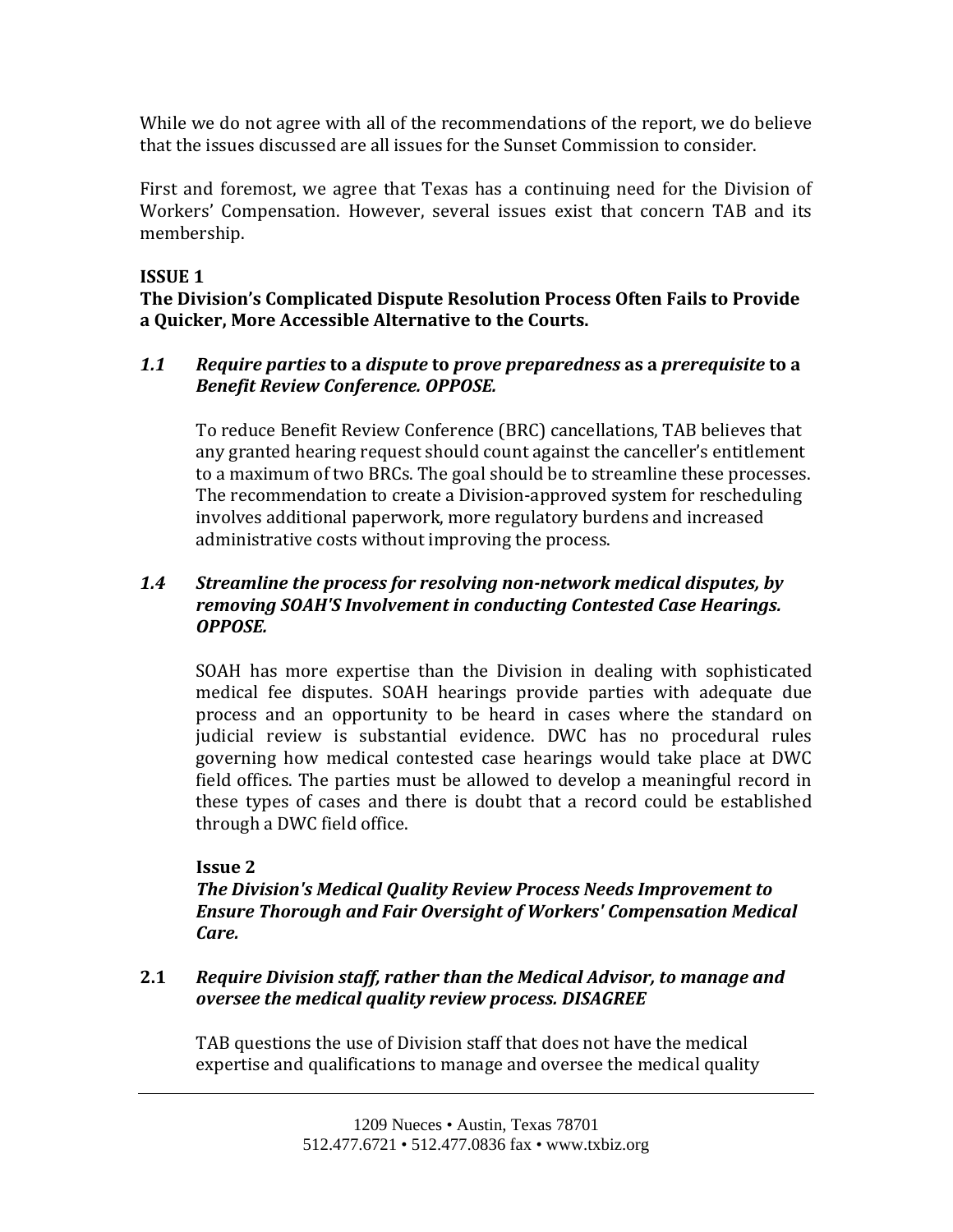review process. TAB feels that this would dilute the ability of the Division to effectively evaluate the quality of care for injured workers if there is no Medical Advisor to lead this effort.

# **2.2** *Require the Division to develop guidelines to strengthen the medical quality review process. OPPOSE*

Currently, guidelines are already in place, but there has been no follow through by the agency to impose sanctions on medical providers who are providing inappropriate care. Much focus has been placed on providers' administrative violations with fines being frequently levied on providers for paperwork violations. While paperwork is important, patient care should be a priority and abusers should be penalized promptly after a proper investigation.

# *2.3 Establish* **a** *more streamlined medical review process by removing the Quality Assurance Panel's involvement. OPPOSE*

The Quality Assurance Panel provides great expertise to the medical review process by reviewing recommendations of the Medical Quality Review Panel.

### *2.5 Require the Division to work with health licensing boards to expand the pool of Medical Quality Review Panel members. OPPOSE.*

This is unnecessary. The Division already receives input from health licensing boards.

# *ISSUE 3*

**The Division Cannot Always Take Timely and Efficient Enforcement Actions to Protect Workers' Compensation System Participants.** 

### *3.5 Authorize the Commissioner* **to** *make final decisions on enforcement cases involving monetary penalties. OPPOSE.*

The Commissioner is a party to an enforcement hearing and monetary penalties collected are a funding source for the DWC. It is inappropriate to require the Commissioner to investigate misconduct and prosecute violations at a contested case hearing and then allow the Commissioner to have the final say on the outcome. The Sunset recommendation would give the DWC blanket authority to take action without an adequate assurance of due process of law or adequate safeguards.